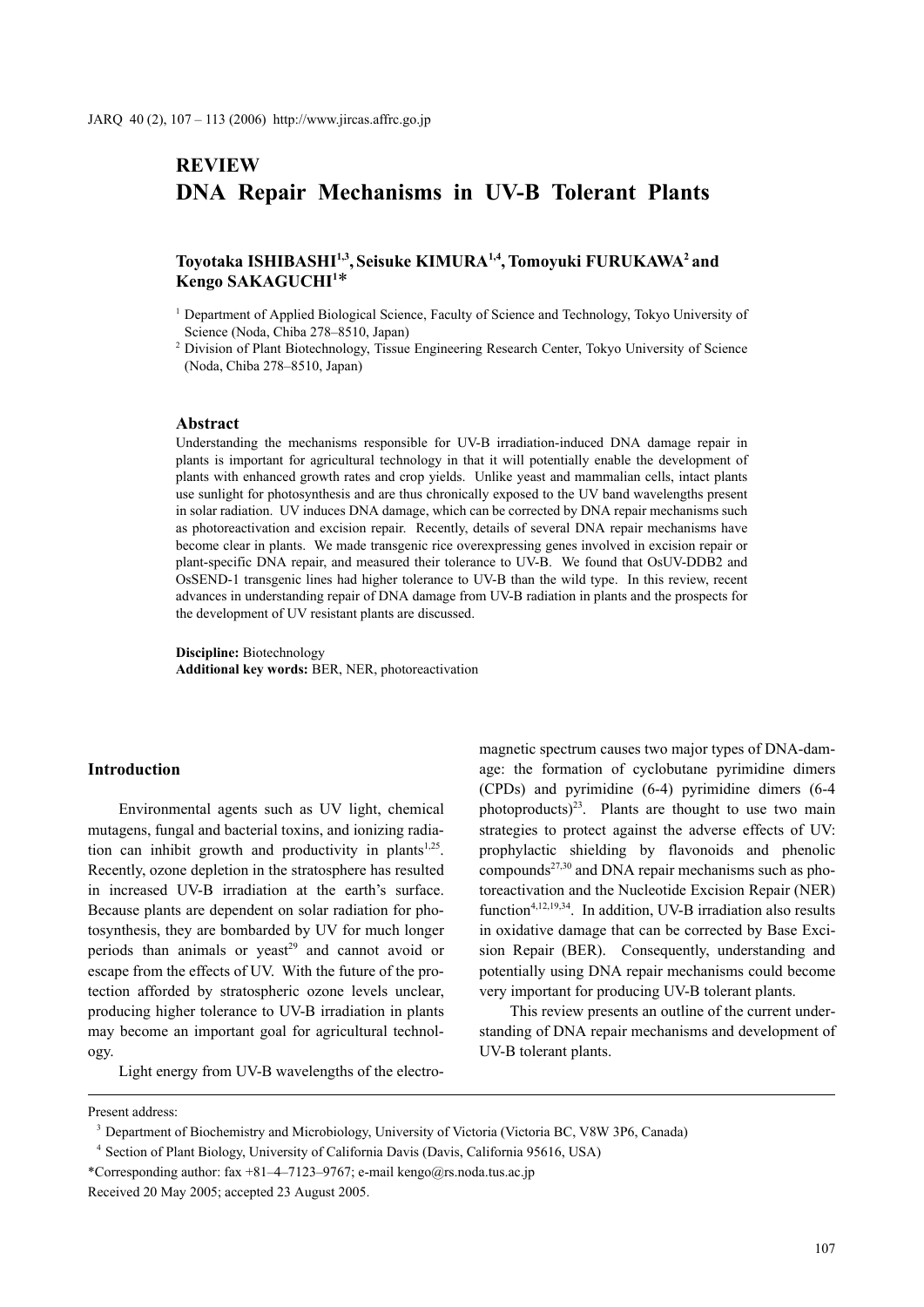# **Plant DNA repair pathways for UV damaged DNA**

### **1. Photoreactivation**

# Photoreactivation, which is mediated by photolyase, is thought to be the DNA repair pathway for CPDs and (6-4) photoproducts in higher plants. Photolyases bind specifically to DNA lesions and remove them directly by absorbing light in the 300–600 nm range, the dimer is reduced to monomer pyrimidines and the enzyme is released (Fig. 1(a))<sup>18,24,31</sup>. Photolyases are known to be very specialized in terms of substrate specificity. The *uvr2* and *uvr3* mutants of *Arabidopsis* were each mutated in  $(6-4)$  photolyase and CPD photolyase<sup>24</sup>. In rice, the UV irradiation-sensitive rice cultivar Norin 1 is deficient in photorepair of CPDs, which is likely due to a mutation in CPD photolyase $13,33$ .

## **2. Nucleotide Excision Repair (NER)**

The other DNA repair mechanism for UV-induced DNA lesions is NER, which sequentially recognizes DNA damage, makes an incision on the damaged strand, excises the damaged oligonucleotides, and fills the gap through DNA synthesis and ligation of the nick<sup>2</sup>. There are two subpathways of NER, designated global genomic repair (GGR) and transcription-coupled repair (TCR). While GGR repairs DNA damage over the entire genome, TCR is sensitive for the transcribed DNA strand in expressed genes (Fig. 1(b)). In lily, excision repair cross-complementation group 1 (ERCC1) could correct the mitomycin C (MMC) sensitivity in ERCC1-deficient Chinese hamster ovary cells that further suggested that the NER mechanism is conserved in animals, yeast and plants<sup>36</sup>.

Recently, rice and *Arabidopsis* homologs of some of the components involved in mammalian NER pathways

#### **(a) Photoreactivation**

#### **(c) Base Excision Repair (BER)**



**Fig. 1. DNA repair mechanisms for UV-B irradiation** (a): Photoreactivation, (b): Nucleotide Excision Repair (NER), (c): Base Excision Repair (BER).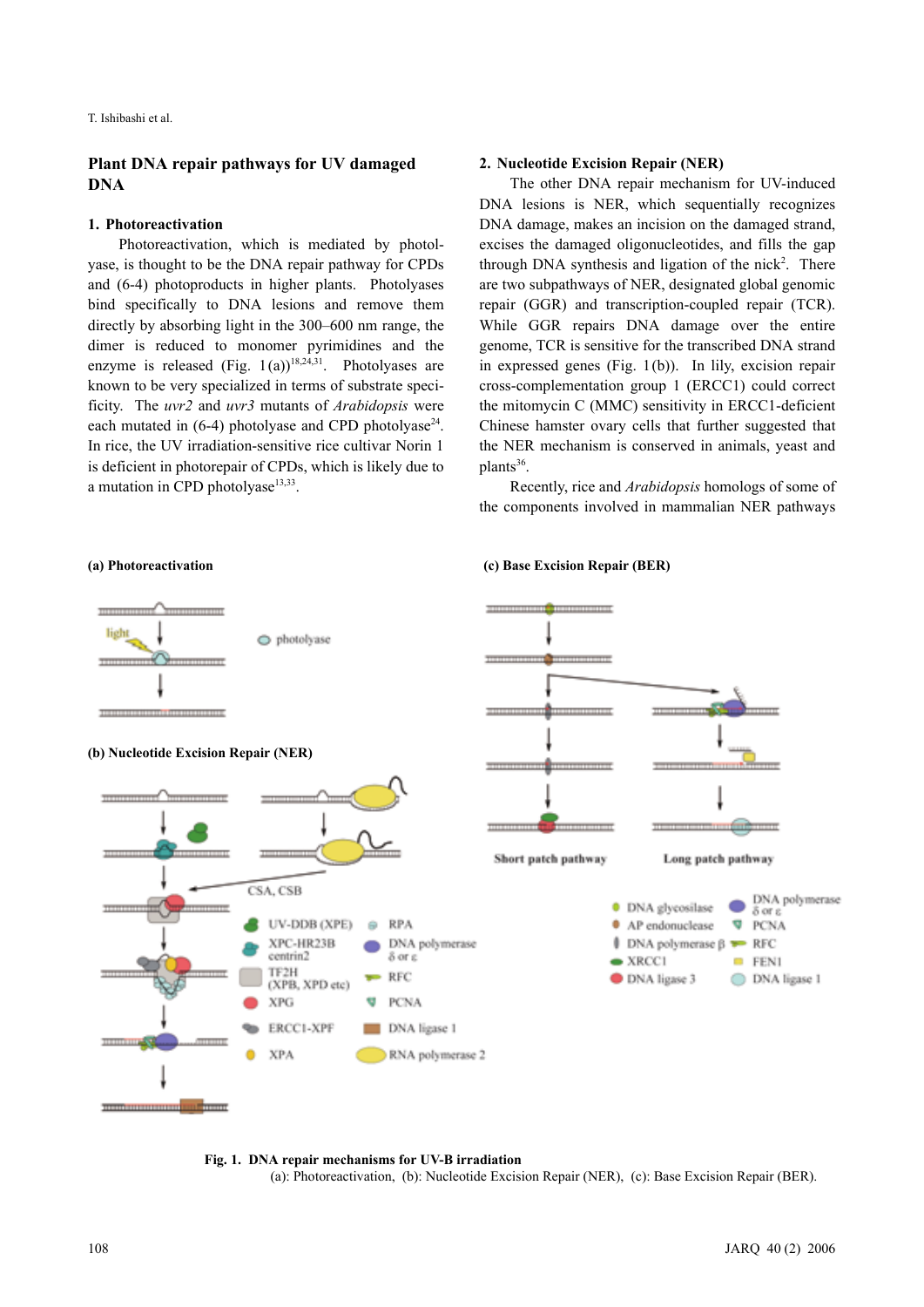have been reported<sup>9,14,15,18</sup> (Table 1). Several mutants in these pathways have also been reported which were sensitive to UV-B irradiation, including, for example, *Arabidopsis uvh3* (*atrad2/xpg*), *uvh6* (*atxpd*), *atrad1* (*atrad1/ xpf*) and *uvr7* (*atercc1*) 6,7,21,22 (Table 1).

# **3. Base Excision Repair (BER)**

UV irradiation also causes oxidative damage to DNA that is repaired by Base Excision Repair  $(BER)^{28}$ . In BER, the damaged base is removed, the resulting single-stranded gap is filled in by DNA synthesis, and the

| Pathway                        | Gene              | <b>Function/Remarks</b>                                               | Accession no.            |                        | Reported mutants    |
|--------------------------------|-------------------|-----------------------------------------------------------------------|--------------------------|------------------------|---------------------|
|                                |                   |                                                                       | Oryza sativa             | Arabidopsis thaliana   | of UV-B sensitivity |
| Photoreactivation              | CPD photolyase    | Removal of CPD                                                        | AK111418                 | NM_179320              | atuvr2              |
|                                | Cry3              | Removal of DNA damage, Targets to organelles                          | AK072287                 | AY102138               |                     |
|                                | (6-4) photolyase  | Removal of (6-4) photoproduct                                         | $\overline{\phantom{0}}$ | NM_112432              | atuvr3              |
| Nucleotide excision repair XPA |                   | Binds to DNA damage                                                   |                          |                        |                     |
| (NER)                          | <b>XPB</b>        | DNA helicase, Subunit of THIIH                                        | AK060447                 | U29168                 | atxpb               |
|                                | <b>XPC</b>        | Binds to DNA damage                                                   | AK102608                 | NM_121669              |                     |
|                                | <b>XPD</b>        | DNA helicase, Subunit of THIIH                                        | AK099724                 | AF188623               | atuvh6              |
|                                | XPF (Rad1)        | 5' incision                                                           | AK068556                 | AF191494               | atuvh1              |
|                                | ERCC1 (Rad10)     | 5' incision                                                           | AK070764                 | AF276082               | atuvr7              |
|                                | XPG (Rad2)        | 3' incision                                                           | AC123568                 | NM_113721              | atuvh3              |
|                                | UV-DDB1           | UV damaged DNA binding protein-1                                      | AK065508                 | NM_116781              |                     |
|                                | UV-DDB2 (XPE)     | UV damaged DNA binding protein-2                                      | AB082381                 | BT010570               |                     |
|                                | Rad <sub>23</sub> | Binds to DNA damage                                                   | AK064881                 | NM_123208              |                     |
|                                | Rad <sub>23</sub> | Binds to DNA damage                                                   | AK103728                 | ↑                      |                     |
|                                | Rad <sub>23</sub> | Binds to DNA damage                                                   | AK069065                 | NM_202452              |                     |
|                                | Rad <sub>23</sub> | Binds to DNA damage                                                   | AK061556                 | NM_111121              |                     |
|                                | <b>CSA</b>        | Transcription-coupled NER                                             | AK111811                 | NM_102549              |                     |
|                                | <b>CSB</b>        |                                                                       | AK064456                 |                        |                     |
|                                | <b>CSB</b>        | Transcription-coupled NER                                             |                          | NM_127432<br>NM_100254 |                     |
|                                |                   | Transcription-coupled NER                                             | AK071717                 |                        |                     |
|                                | CSB               | Transcription-coupled NER                                             | AK099822                 | NM_125791              |                     |
|                                | XAB <sub>2</sub>  | Transcription-coupled NER                                             | AK066726                 | NM_122757              |                     |
|                                | MMS19             | Transcription-coupled NER                                             | AK070264                 | NM_124186              |                     |
|                                | TF2H1             | TFIIH subunits p62                                                    | AK068124                 | NM_104451              |                     |
|                                | TF2H <sub>2</sub> | TFIIH subunits p44                                                    | XM_473124                | NM_148434              |                     |
|                                | TF2H3             | TFIIH subunits p34                                                    | XM_463960                | NM_101692              |                     |
|                                | TF2H4             | TFIIH subunits p52                                                    | XM_474374                | NM_202835              |                     |
|                                | Cyclin H          | Kinase subunit THIIH                                                  | AK101854                 | NM_122644              |                     |
|                                | CDK7              | Kinase subunit THIIH                                                  | AK068916                 | NM_104184              |                     |
|                                | CDK7              | Kinase subunit THIIH                                                  | AK064909                 | NM_104338              |                     |
|                                | CDK7              | Kinase subunit THIIH                                                  | AK101089                 | ↑                      |                     |
|                                | CDK7              | Kinase subunit THIIH                                                  | AK067238                 | NM_101725              |                     |
|                                | CDK7              | Kinase subunit THIIH                                                  | AK072696                 | NM_112366              |                     |
|                                | CDK7              | Kinase subunit THIIH                                                  | AK073808                 | NM_121065              |                     |
|                                | MAT1              | Kinase subunit THIIH                                                  | AK103771                 | NM_179145              |                     |
|                                | MAT1              | Kinase subunit THIIH                                                  | AK065754                 | ↑                      |                     |
|                                | DNA ligase I      | Ligates DNA ends                                                      | AK110056                 | NM_100689              |                     |
| NER and BER                    | <b>PCNA</b>       | Accessory protein of DNA polymerases                                  | AK071591                 | NM_128510              |                     |
|                                | <b>PCNA</b>       | Accessory protein of DNA polymerases                                  | AK063098                 | NM_100611              |                     |
|                                | RFC1              | Accessory protein of DNA polymerases                                  | AK070564                 | NM_147883              |                     |
|                                | RFC <sub>2</sub>  | Accessory protein of DNA polymerases                                  | AK103718                 | NM_179364              |                     |
|                                | RFC3              | Accessory protein of DNA polymerases                                  | AK069984                 | NM_106396              |                     |
|                                | RFC4              | Accessory protein of DNA polymerases                                  | AK069025                 | NM_104994              |                     |
|                                | RFC5              | Accessory protein of DNA polymerases                                  | AK103751                 | NM_122656              |                     |
|                                | RPA70a            | ssDNA binding                                                         | AK101212                 | NM_201704              |                     |
|                                | RPA70b            | ssDNA binding                                                         | AK060582                 | NM_120884              |                     |
|                                | RPA70c            | ssDNA binding                                                         | AK073598                 | NM_123908              |                     |
|                                | RPA32-1           | ssDNA binding                                                         | AK103235                 | NM_128010              |                     |
|                                | RPA32-2           | ssDNA binding                                                         | AK073723                 | NM_111162              |                     |
|                                | RPA32-3           | ssDNA binding                                                         | AK102353                 |                        |                     |
|                                | RPA14             | ssDNA binding                                                         | AK058837                 | NM_117973              |                     |
|                                | <b>XPG</b>        | <b>NER</b>                                                            | AC123568                 |                        |                     |
|                                |                   | DNA polymerase $\delta$ DNA replication, NER, BER                     | AB037899                 | NM_125792              |                     |
|                                |                   | DNA polymerase $\delta$ DNA replication, NER, BER                     | AK110500                 |                        |                     |
|                                |                   | DNA polymerase $\delta$ 2 DNA polymerase $\delta$ small subunit       | AK067991                 | NM_201935              |                     |
|                                |                   | $DNA$ polymerase $\varepsilon$ DNA replication, cell cycle regulation | AK107241                 |                        | (continued)         |
|                                |                   |                                                                       |                          |                        |                     |

**Table 1. DNA repair mechanisms in rice and** *Arabidopsis*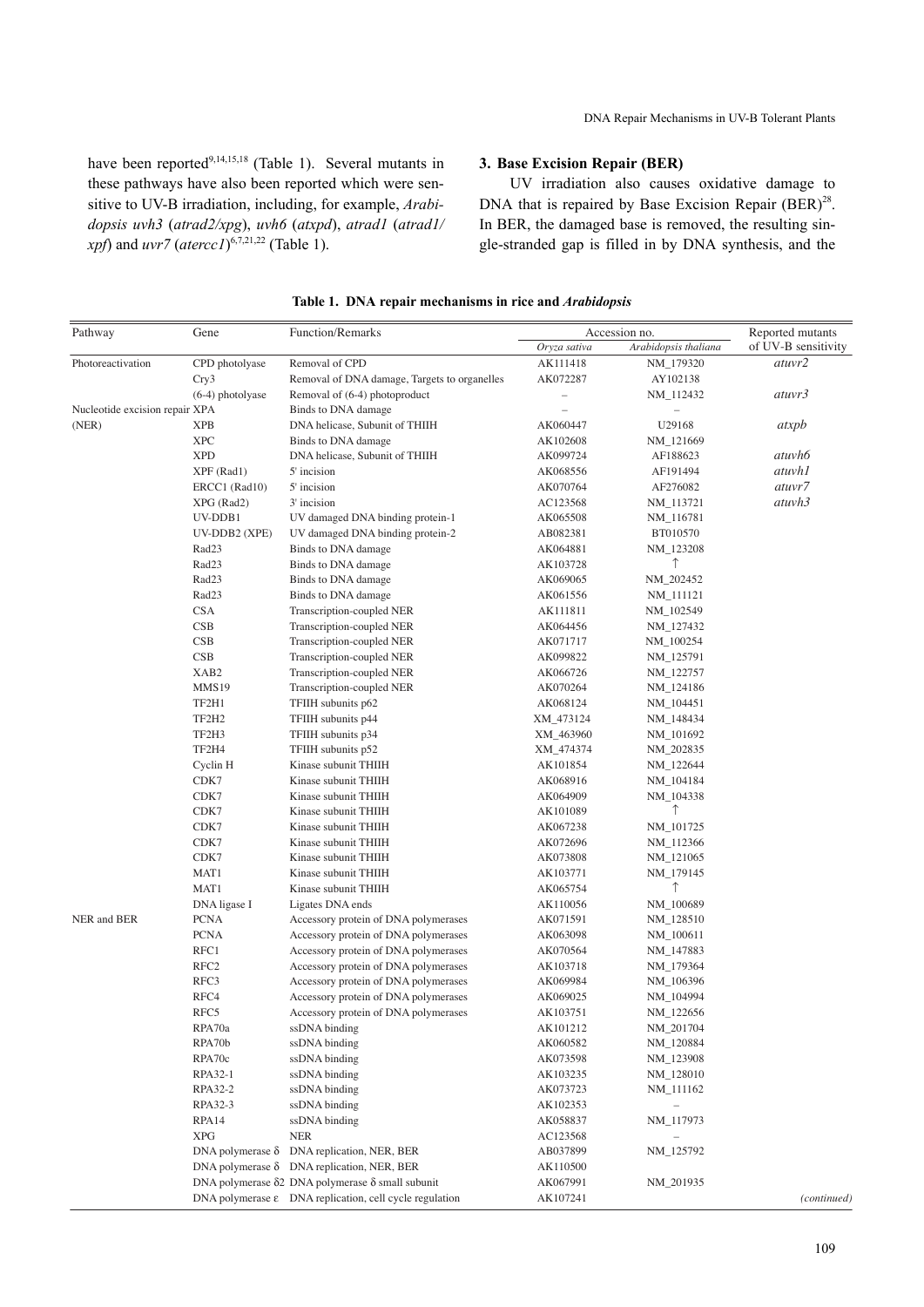| Pathway              | Gene                     | <b>Function/Remarks</b>                   | Accession no. |                      | Reported mutants    |
|----------------------|--------------------------|-------------------------------------------|---------------|----------------------|---------------------|
|                      |                          |                                           | Oryza sativa  | Arabidopsis thaliana | of UV-B sensitivity |
| Base excision repair | TagI                     | Glycosylase                               | AK063273      | NM 106165            |                     |
| (BER)                | TagI                     | Glycosylase                               | AK110707      | NM 112038            |                     |
|                      | TagI                     | Glycosylase                               | AK065590      | NM 202089            |                     |
|                      | TagI                     | Glycosylase                               | AK069193      | NM 125182            |                     |
|                      | TagI                     | Glycosylase                               | AK109346      | NM 112107            |                     |
|                      | MutM                     | Glycosylase                               | AK063295      | NM 104128            |                     |
|                      | MutM                     | Glycosylase                               | AK065376      | AB010690             |                     |
|                      | AlkA                     | Glycosylase                               | AK073046      | NM_114948            |                     |
|                      | Ung                      | Glycosylase                               | XM 474316     | NM 112749            |                     |
|                      | Ogg                      | Glycosylase                               | XM 466174     | NM 102020            |                     |
|                      | MutY                     | Glycosylase                               | AC138002      | NM 117343            |                     |
|                      | AP endonuclease          | DNA-(apurinic or apyrimidinic site) lyase | AK101426      | NM 129709            |                     |
|                      | AP endonuclease          | DNA-(apurinic or apyrimidinic site) lyase | AK102132      |                      |                     |
|                      | AP endonuclease 2        | DNA-(apurinic or apyrimidinic site) lyase | AK103074      | NM 202962            |                     |
|                      | PARP                     | Poly (ADP-ribose) polymerase              | AK103479      | NM 179834            |                     |
|                      | PARP                     | Poly (ADP-ribose) polymerase              | AK102681      | NM_122152            |                     |
|                      | DNA polymerase $\beta$   | BER, meiosis                              |               |                      |                     |
|                      | DNA polymerase $\lambda$ | BER, Contains a BRCT domain               | AB099525      | NM_100926            |                     |
|                      | FEN-1a                   | Removal of Okazaki fragment, BER          | AK103819      | NM 180546            |                     |
|                      | FEN-1b                   | Class II member of RAD2 nuclease family   | AK062149      |                      |                     |
|                      | DNA ligase III           | Ligates DNA ends                          |               |                      |                     |
|                      | XRCC1                    | Interacts with DNA ligase III             | AK068998      | NM_106691            |                     |
| Other related genes  | EXO1                     | Involved in DNA repair                    | AB179769      | NM 179353            |                     |
|                      | SEND-1                   | Class IV member of RAD2 nuclease family   | AK102542      | NM_114750            |                     |
|                      | <b>GEN-L</b>             | Class IV member of RAD2 nuclease family   | AK063534      | NM 100069            |                     |
|                      | DNA ligase               | Ligates DNA ends                          | AK064463      | NM 105343            |                     |

#### **Table 1. DNA repair mechanisms in rice and** *Arabidopsis (continued)*

new segment is ligated to the preexisting strand 3' to the damaged area (Fig.  $1(c)$ ). There are also two subpathways of BER, short patch BER and long patch BER. Short patch BER eliminates a damaged site with a glycosylase and AP endonuclease and the gap is ligated, but in long patch BER neighboring nucleotides of the eliminated site are displaced by DNA polymerase ε, δ and other components. BER, while known to be present in plants, has not been as well studied in plants as in  $\text{animals}^{26}$ . BER homologous components in rice and *Arabidopsis* have been reported<sup>5,11,17,18,20</sup> (Table 1).

### **UV-B tolerant plants**

Approximately 10% of UV-B radiation reaches the surface of the earth. A loss of 1% portions of the protective stratospheric ozone layer can result in an increase of 1.5% UV-B reaching the surface of the earth. In particular, ozone layer destruction in the polar region is an especially serious problem. UV-B irradiation causes damage to plants, decreasing crop yield, and potentially affecting the ability of the plant to manage the number of mutations passed on to progeny in the seeds. Therefore, making UV-B tolerant plants may become a very important tool to solve this problem. The *Arabidopsis* mutant UV-B insensitive 1 (*uvi1*), which exhibits an enhanced capacity for repair, is more resistant to UV-B than the wild type32. Another reported tolerance to UV-B irradiation is in the *uvt1* mutant. *Uvt1* is represented by the *atmyb4* mutant, and accumulates flavonoid and sinapate esters<sup>3,16</sup>. Ozone-sensitive *radical-induced cell death1-2* (*rcd1-2*) mutants also exhibit a higher tolerance to UV-B irradiation, likely due to an increased accumulation of UV absorbing compounds<sup>8</sup>.

In rice, a wide variation in the level of UV-B resistance has been observed among different varieties. On the whole, Japanese lowland rice varieties (Japonica rice) are more resistant to UV-B radiation, while Indica varieties tend to be more sensitive. Sasanishiki, one of the most popular rice cultivars in Japan, has a higher UVresistance than Norin 1 (Japonica rice), but has no difference in growth compared to Sasanishiki under normal growth conditions. Marich-bati, an Indica rice cultivar, also indicates the UV-resistance more than Surjamkhi  $(UV\text{-sensitive Indica rice cultivar})^{13,33}$ . Quantitative trait locus (QTL) analysis indicates that UV-B resistance in rice is associated with the CPD photolyase gene *qUVR-10*35.

Recently, we produced several transformant rice plants with overexpression of genes related either to NER or plant-specific DNA repair. Previously, we indicated that expressions of *OsSEND-1* (plant specific RAD2 fam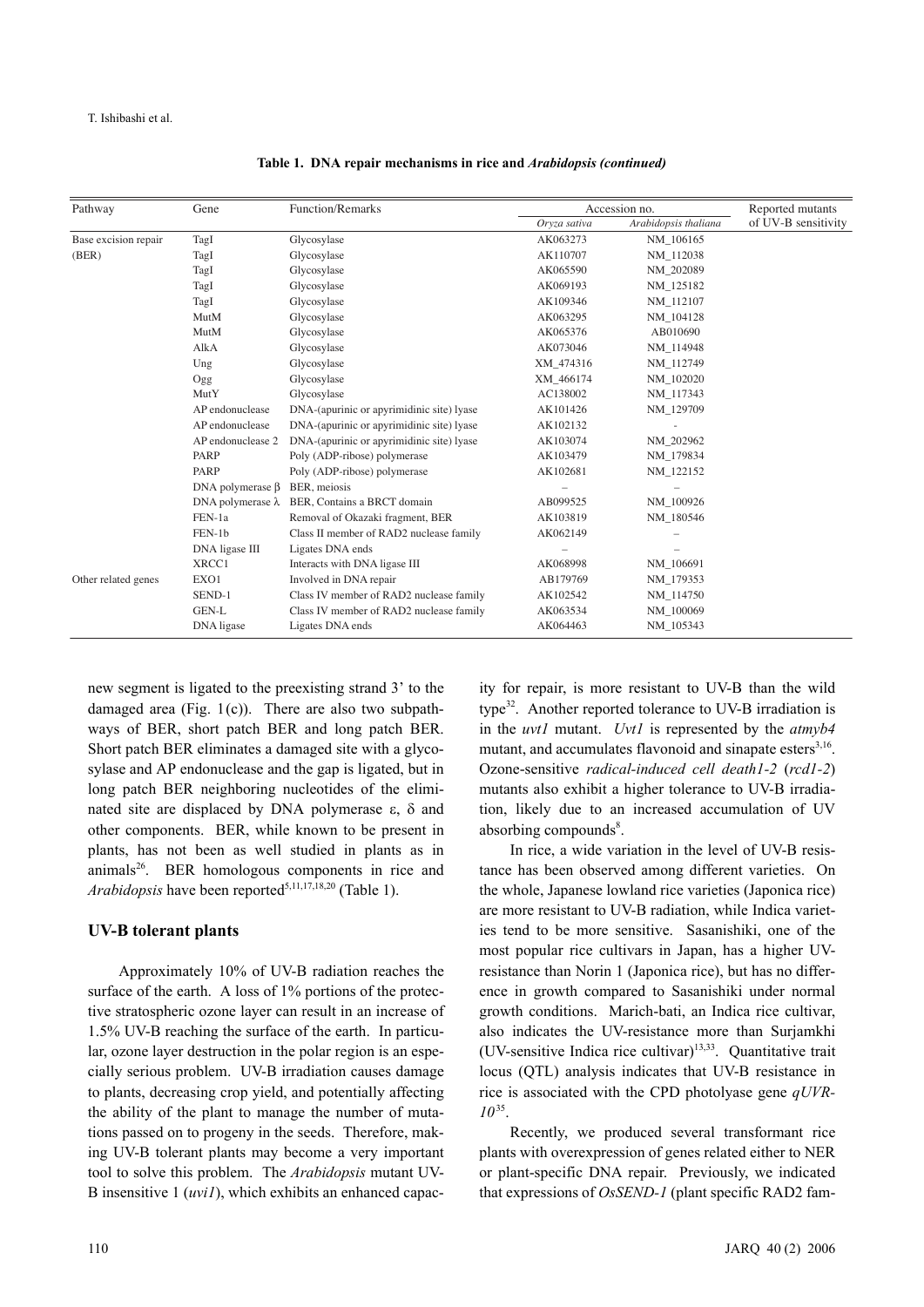ily single-strand endonuclease 1) and *OsUV-DDB2* (UVdamaged DNA binding protein 2) were induced by UV-B irradiation10,15. Exposure of *OsSEND-1* and *OsUVDDB2* overexpression lines to UV-B irradiation indicated increased UV-B tolerance in the callus (Fig. 2(a)) and in seedlings (Fig. 2(c)). OsUV-DDB2 participates in the recognition of DNA damage in NER. Overexpressed OsUV-DDB2 in plants may aid in the recognition of DNA damage faster. *OsSEND-1* is a new plant specific gene of the RAD2 family. Overexpressed *OsSEND-1* has resistance to UV-B, therefore it is suggested that *OsSEND-1* is related to plant specific DNA repair. We also overexpressed several NER-related or plant-specific DNA repair genes and DNA replication genes. However, lines overexpressing other genes associated with both DNA repair and replication did not have any apparent increase in tolerance for UV-B irradiation in the callus (data not shown).

### **Concluding remarks**

The importance of DNA repair mechanisms for UV-B tolerance in plants was emphasized in this review. Notably, we have concluded that rice transformant lines overexpressing *OsSEND-1* and *OsUV-DDB2* had an enhanced tolerance for UV-B irradiation. Little is known about the proteins or genes involved in DNA repair of UV-B irradiation damage in higher plants in comparison



**Fig. 2. Overexpressed OsSEND-1 or OsUV-DDB2 rice plants indicates UV-B tolerance in callus (a) and seedling (b)**

The fragments were cloned to the PBE2113 vector. Cloned vectors were transformed into *Agrobacterium tumefaciens* EHA101. Rice plants used for transformation were *Oryza sativa* L. cv. Nipponbare. The agrobacterium transformation system was performed. Transformed (T1) seeds were collected and grown in callus induction medium. Northern blotting analysis and UV tolerance in callus were performed on T1 callus.

- (a): T1 calli on callus induction medium were irradiated by UV-B using a UV-B lamp (TL 20 W/01RS UV-B Medical; Philips). The UV-B irradiation intensity was measured using a spectroradiometer (model DRC100X; Spectronics Corporation). The sizes of calli were measured in the dark for 3 and 5 days after UV-B irradiation.
- (b): Outline of UV-B tolerance seedling assay.
- (c): UV-B tolerance seedling assay. Rice seeds (T2) were germinated in water and then planted to soil. About 1.5 cm seedlings were irradiated continuously with 1.3 J/m<sup>2</sup> by only UV-B using UV-B lamp (Philips) at 28°C. The a/b length was measured after 3 and 5 days of continuous UV-B irradiation.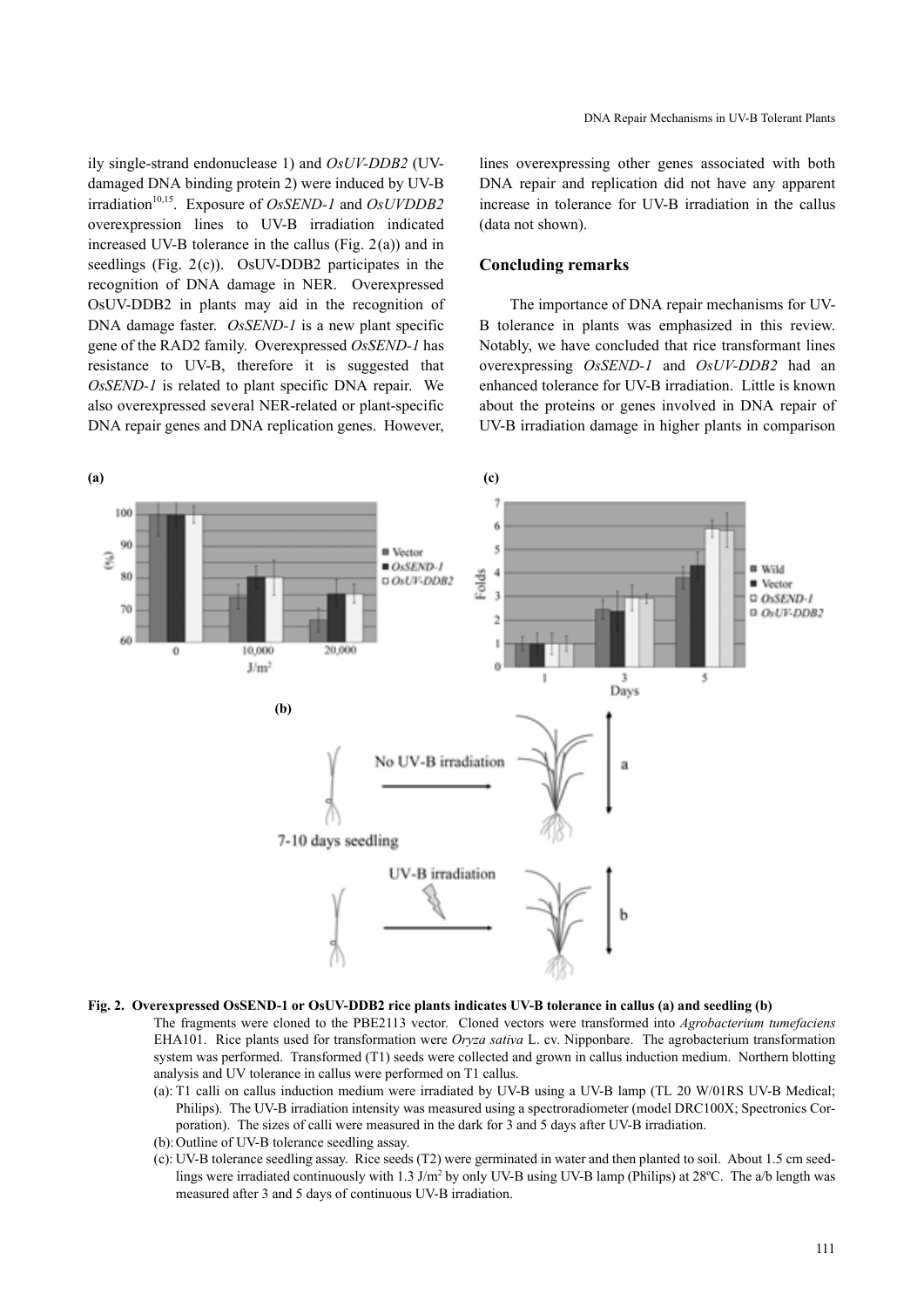T. Ishibashi et al.

to animals or yeast, or the amount of variation in repair systems throughout the plant taxa. Therefore, the identification and understanding of plant specific DNA repair, and further characterization of already known systems, will be necessary to exploit UV tolerance in a wide range of agronomically important crop plants.

# **References**

- 1. Ballaré, C. L. et al. (2001) Impacts of solar ultraviolet-B radiation on terrestrial ecosystems of Tierra del Fuego (southern Argentina). An overview of recent progress. *J. Photochem. Photobiol. B*, **62**, 67–77.
- 2. Batty, D. P. & Wood, R. D. (2000) Damage recognition in nucleotide excision repair of DNA*. Gene*, **241**(2), 193– 204.
- 3. Bieza, K. & Lois, R. (2001) An Arabidopsis mutant tolerant to lethal ultraviolet-B levels shows constitutively elevated accumulation of flavonoids and other phenolics*. Plant Physiol*., **126**(3), 1105–1115.
- 4. Britt, A. B. (1999) Molecular genetics of DNA repair in higher plants*. Trends Plant Sci.*, **4**(1), 20–25.
- 5. Dany, A. L. & Tissier, A. (2001) A functional *OGG1* homologue from *Arabidopsis thaliana. Mol. Genet. Genomics*, **265**(2), 293–301.
- 6. Dubest, S., Gallego, M. E. & White, C. I. (2002) Role of the AtRad1p endonuclease in homologous recombination in plants*. EMBO Rep*., **3**(11), 1049–1054.
- 7. Dubest, S., Gallego, M. E. & White, C. I. (2004) Roles of the AtErcc1 protein in recombination. *Plant J*., **39**(3), 334–342.
- 8. Fujibe, T. et al. (2004) A methyl viologen-resistant mutant of Arabidopsis*,* which is allelic to ozone-sensitive *rcd1*, is tolerant to supplemental ultraviolet-B irradiation*. Plant Physiol.*, **134**(1), 275–285.
- 9. Furukawa, T. et al. (2003a) Characterization of all the subunits of replication factor C from a higher plant, rice (*Oryza sativa* L.), and their relation to development. *Plant Mol. Biol.*, **53**(1-2), 15–25.
- 10. Furukawa, T. et al. (2003b) OsSEND-1: a new RAD2 nuclease family member in higher plants. *Plant Mol. Biol.*, **51**(1), 59–70.
- 11. Garcia-Ortiz, M. V., Ariza, R. R. & Roldán-Arjona, T. (2001) An *OGG1* orthologue encoding a functional 8 oxoguanine DNA glycosylase/lyase in *Arabidopsis thaliana. Plant Mol. Biol.*, **47**(6), 795–804.
- 12. Hays, J. B. (2002) *Arabidopsis thaliana*, a versatile model system for study of eukaryotic genome-maintenance functions*. DNA Repair*, **1**(8), 579–600.
- 13. Hidema, J., Kumagai, T. & Sutherland, B. M. (2000) UV radiation-sensitive Norin 1 rice contains defective cyclobutane pyrimidine dimer photolyase*. Plant Cell*, **12**(9), 1569–1578.
- 14. Ishibashi, T. et al. (2001) Two types of replication protein A 70 kDa subunit in rice, *Oryza sativa*: molecular cloning, characterization, and cellular & tissue distribution*. Gene*, **272**(1-2), 335–343.
- 15. Ishibashi, T. et al. (2003) Rice UV-damaged DNA binding protein homologues are most abundant in proliferat-

ing tissues*. Gene*, **308**, 79–87.

- 16. Jin, H. et al. (2000) Transcriptional repression by AtMYB4 controls production of UV-protecting sunscreens in *Arabidopsis. EMBO J.*, **19**(22), 6150–6161.
- 17. Kimura, S. et al. (2000) Plant homologue of flap endonuclease-1: molecular cloning, characterization, and evidence of expression in meristematic tissues*. Plant Mol. Biol*., **42**(3), 415–427.
- 18. Kimura, S. et al. (2004) DNA repair in higher plants; photoreactivation is the major DNA repair pathway in non-proliferating cells while excision repair (nucleotide excision repair and base excision repair) is active in proliferating cells*. Nucleic Acids Res.*, **32**(9), 2760–2767.
- 19. Landry, L. G. et al. (1997) An *Arabidopsis* photolyase mutant is hypersensitive to ultraviolet-B radiation. *Proc. Natl. Acad. Sci. USA*, **94**(1), 328–332.
- 20. Liu, D. et al. (1999) The *Arabidopsis* transposon *Tag1* is active in rice, undergoing germinal transposition and restricted, late somatic excision. *Mol. Gen. Genet*., **262**(3), 413–420.
- 21. Liu, Z., Hall, J. D. & Mount, D. W. (2001) *Arabidopsis UVH3* gene is a homolog of the *Saccharomyces cerevisiae RAD2* and human *XPG* DNA repair genes*. Plant J.*, **26**(3), 329–338.
- 22. Liu, Z. et al. (2003) Arabidopsis *UVH6*, a homolog of human *XPD* and yeast *RAD3* DNA repair genes, functions in DNA repair and is essential for plant growth*. Plant Physiol.*, **132**(3), 1405–1414.
- 23. Mitchell, D. L. & Nairn, R. S. (1989) The biology of the (6-4) photoproduct. *Photochem. Photobiol.*, **49**, 805– 819.
- 24. Pang, Q. & Hays, J. B. (1991) UV-B inducible and temperature sensitive photoreactivation of cyclobutane pyrimidine dimers in *Arabidopsis thaliana. Plant Physiol.*, **95**, 536–543.
- 25. Rousseaux, M. C. et al. (1999) Ozone depletion and UVB radiation: impact on plant DNA damage in southern South America. *Proc. Natl. Acad. Sci. USA,* **96**, 15310– 15315.
- 26. Santerre, A. & Britt, A. B. (1994) Cloning of a 3-methyladenine-DNA glycosylase from *Arabidopsis thaliana. Proc. Natl. Acad. Sci. USA*, **91**(6), 2240–2244.
- 27. Schmitz-Hoerner, R. & Weissenböck, G. (2003) Contribution of phenolic compounds to the UV-B screening capacity of developing barley primary leaves in relation to DNA damage and repair under elevated UV-B levels. *Phytochemistry*, **64**(1), 243–255.
- 28. Sinha, R. P. & Häder, D. P. (2002) UV-induced DNA damage and repair: a review. *Photochem. Photobiol. Sci.*, **1**(4), 225–236.
- 29. Stapleton, A. E., Thornber, C. S. & Walbot, V. (1997) UV-B component of sunlight causes measurable damage in field grown maize (*Zea mays L.*): developmental and cellular heterogeneity of damage and repair*. Plant Cell Environ.*, **20**, 279–290.
- 30. Stapleton, A. E. & Walbot, V. (1994) Flavonoids can protect maize DNA from the induction of ultraviolet radiation damage*. Plant Physiol.*, **105**(3), 881–889.
- 31. Takeuchi, Y. et al. (1998) The photorepair and photoisomerization of DNA lesions in etiolated cucumber cotyledons after irradiation by UV-B depends on wavelength.